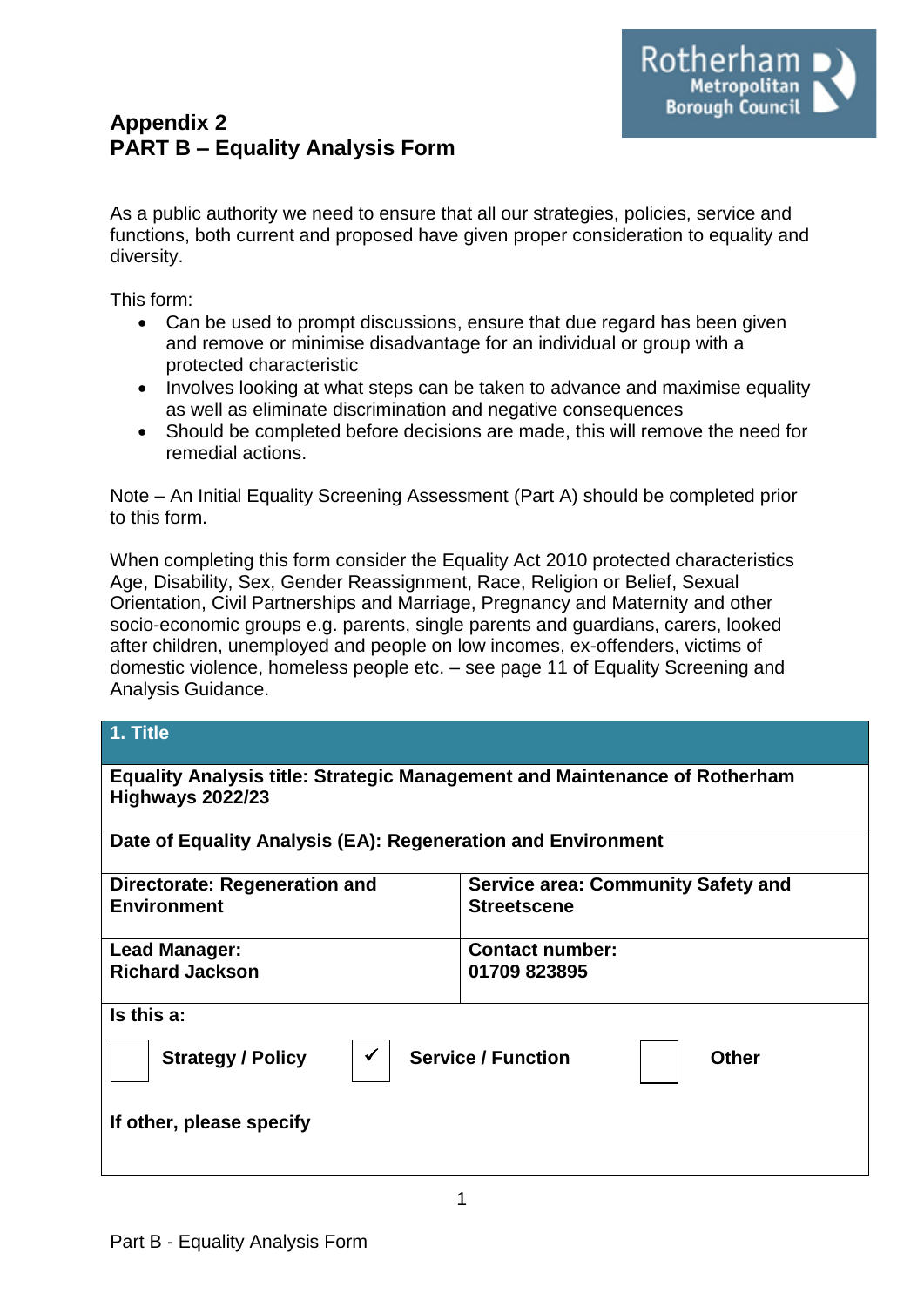**2. Names of those involved in the Equality Analysis (Should include minimum of three people) - see page 7 of Equality Screening and Analysis Guidance** 

| <b>Name</b>            | <b>Organisation</b> | <b>Role</b><br>(eg service user, managers,<br>service specialist) |
|------------------------|---------------------|-------------------------------------------------------------------|
| Tom Smith              | <b>RMBC</b>         | <b>Assistant Director</b>                                         |
| <b>Richard Jackson</b> | <b>RMBC</b>         | <b>Head of Service</b>                                            |
| <b>Grant Williams</b>  | <b>RMBC</b>         | <b>Highway Asset Engineer</b>                                     |

### **3. What is already known? -** see page 10 of Equality Screening and Analysis Guidance

**Aim/Scope (who the Policy/Service affects and intended outcomes if known)** This may include a group/s identified by a protected characteristic, others groups or stakeholder/s e.g. service users, employees, partners, members, suppliers etc.)

The highway network is available for all residents, businesses and visitors to the Borough. The Council make positive changes to the highway network to provide any disadvantaged groups with equal opportunity to access all aspects of the network. The indicative Highway Works Programme includes a substantial schedule of works to improve access to the footway network. These measures provide visually impaired and wheelchairs user's equal access to the network.

### **What equality information is available? (Include any engagement undertaken)**

The Highways Communication Strategy details how the Council will liaise with the various media outlets and social media portals, including the Council website, to make the wider community aware of the proposed works, provide a method for interested parties to influence works and allow regular updates during the progress of the schemes.

The Communication Strategy includes the action to hand deliver a note to all properties affected by the proposed works in the week prior to the commencement. The note contains the details and contact information for the onsite works supervisor.

The onsite works supervisor is available to answer queries relating to the delivery of the scheme and also any access issues. The supervisor will make arrangements during the construction of our works to allow vehicle access for ambulances / taxis to allow residents to keep hospital appointments etc. or special requirements relating to weddings, funerals or other exceptional occurrences.

### **Are there any gaps in the information that you are aware of?**

Not that we are aware of in the Highways Service

**What monitoring arrangements have you made to monitor the impact of the policy or service on communities/groups according to their protected characteristics?**

A key elements of highway asset management is ensuring a holistic approach to the delivery of services, promoting integration of processes, information and systems. This is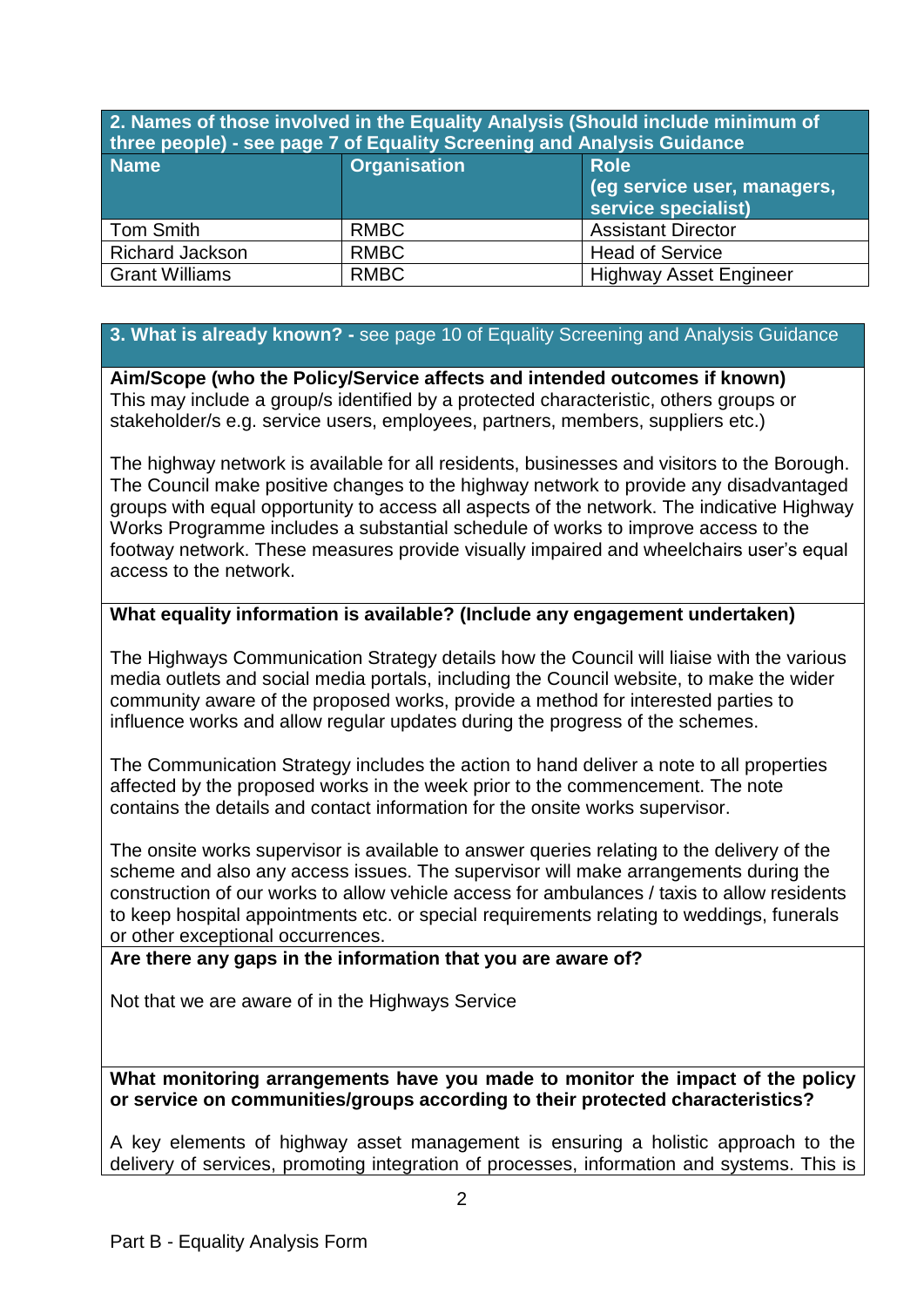supported by cross service weekly meetings to review programming of works to ensure effective delivery.

Good communication with stakeholders is an essential part of the process for the delivery of highway works:

•Proposed works details are shared with appropriate managers within Council

•Letters are delivered to all residents and businesses fronting the works prior to scheme design completion. The letter informs them of start dates, contact details and a request to undertake a satisfaction survey on completion of the works

•Ward Members are consulted when the proposed designs are circulated to the residents and their feedback is considered in the final design

•Other stakeholders such as South Yorkshire Passenger Transport Executive and bus operators are consulted during the design process to minimise disruption to bus services •Prior to the start of a road or footway repair, pre-start signage is positioned on the roadside, providing road users with information relating to details of the highway works. The signage will confirm the proposed start date and detail any if traffic lights or road closures will be used to deliver the works.

•Proposed works are also posted on the One.network.org website

In addition, any major projects that could cause disruption to road users are detailed on the Council's website for customers to access with the link to the content included on the prestart signage.

This process enables local residents, businesses and Members to inform the scheme design and the method of delivery e.g. night-time or weekend working to minimise disruption and/or inconvenience.

In addition to the monitoring of complaints and compliments, post-construction surveys are delivered to properties affected by highway repair works. The questionnaire asks residents, who have been directly affected by the delivery of a highway scheme, their opinion on all aspects of the work.

The questionnaire includes a range of questions.

• How well residents and businesses were informed about the works before they started

- Did the works start on time?
- Quality of the Works
- Was the site left clean and tidy?
- Professionalism of staff carrying out the works

The survey results for 2019/20 show very high satisfaction with the Services performance. All eleven questions included in the post-construction survey have achieved an individual satisfaction score in excess of 93%.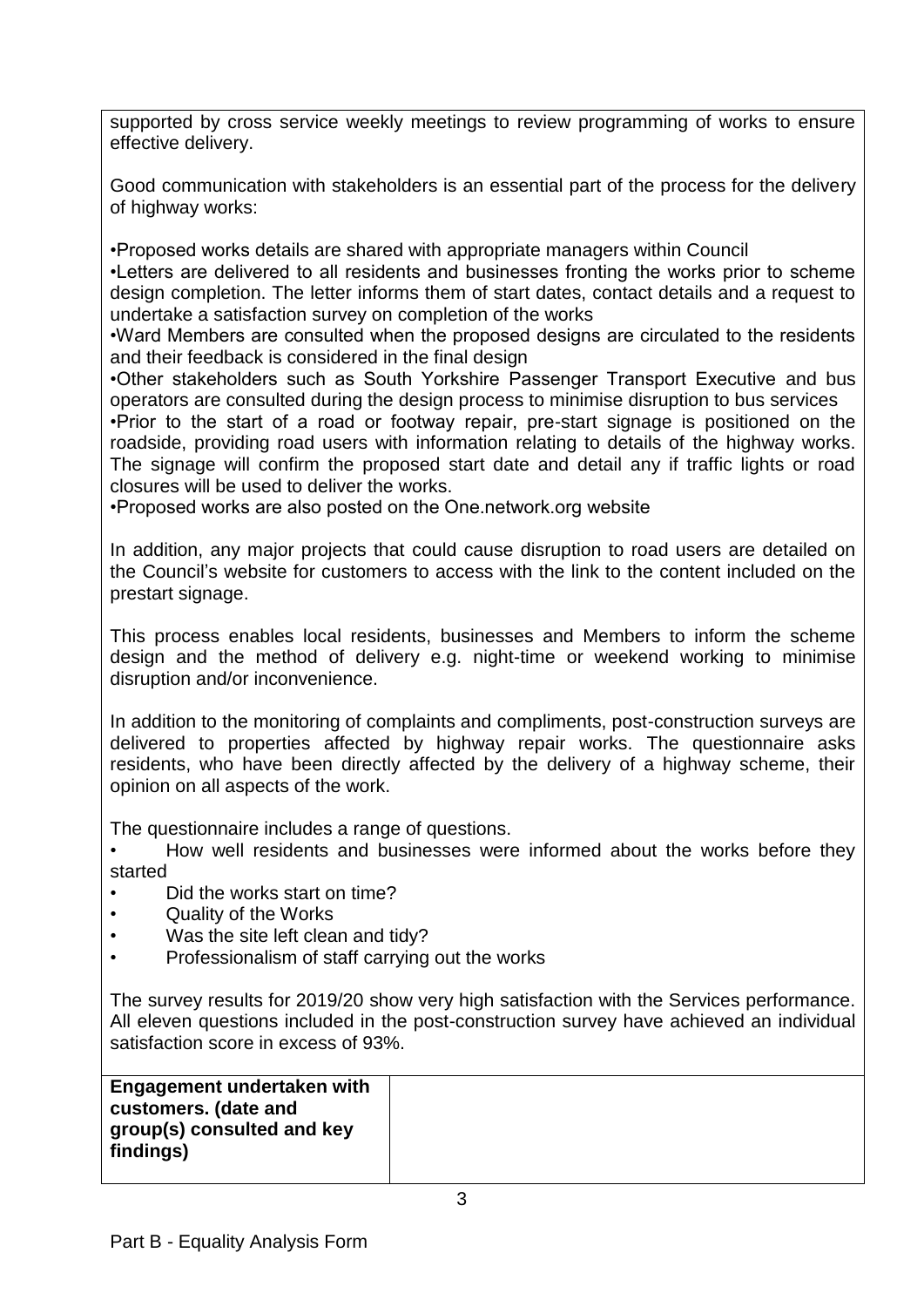| <b>Engagement undertaken with</b><br>staff (date and |  |
|------------------------------------------------------|--|
| group(s)consulted and key<br>findings)               |  |
|                                                      |  |

### **4. The Analysis - of the actual or likely effect of the Policy or Service (**Identify by protected characteristics)

**How does the Policy/Service meet the needs of different communities and groups? (**Protected characteristics of Age, Disability, Sex, Gender Reassignment, Race, Religion or Belief, Sexual Orientation, Civil Partnerships and Marriage, Pregnancy and Maternity) see glossary on page 14 of the Equality Screening and Analysis Guidance)

The highway network is available for all residents, businesses and visitors to the Borough. The Council make positive changes to the highway network to provide any disadvantaged groups with equal opportunity to access all aspects of the network. The indicative Highway Works Programme includes a substantial schedule of works to improve access to the footway network. These measures provide visually impaired and wheelchairs user's equal access to the network.

### **Does your Policy/Service present any problems or barriers to communities or Groups?**

No

### **Does the Service/Policy provide any positive impact/s including improvements or remove barriers?**

All relevant residents, businesses, local Councillors and relevant stakeholders are consulted prior to the delivery of schemes detailed in the indicative Highway Works Programme. All queries relating to access to properties or businesses are considered in the provision of the works. Where possible, additional requirements required to meet any specific needs of a group or individual during the delivery of the works will be accommodated to encourage the continue access to the highway network.

**What affect will the Policy/Service have on community relations?** (may also need to consider activity which may be perceived as benefiting one group at the expense of another)

The delivery of works that effect access to schools or places of worship are scheduled at a time to minimise disruption to all user groups. Often works near to or affecting access to a school are carried out during the Summer school holidays or at nights.

The Highways Communication Strategy details how the Council will liaise with the various media outlets and social media portals, including the Council website, to make the wider community aware of the proposed works, provide a method for interested parties to influence works and allow regular updates during the progress of the schemes.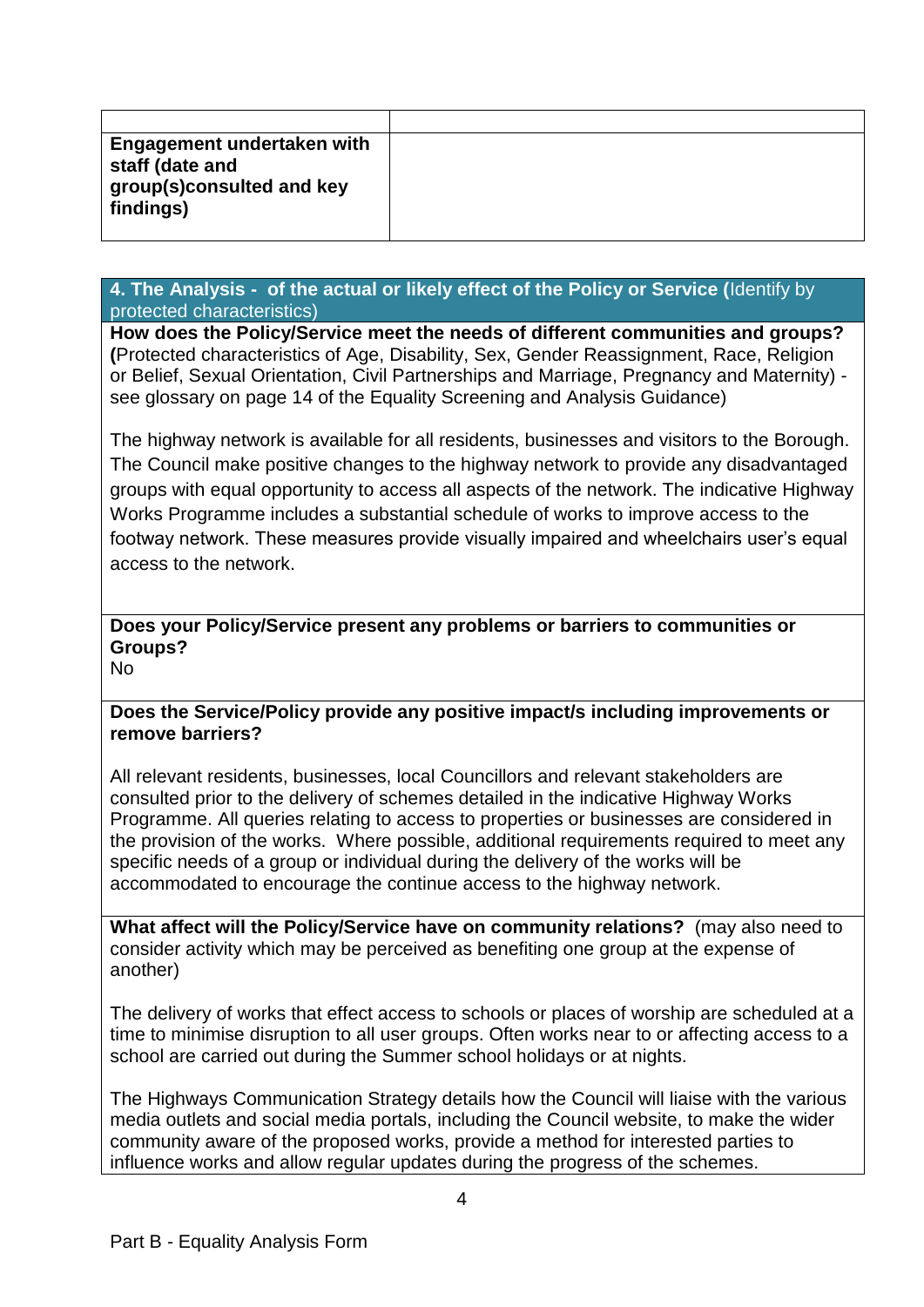The Highways Communication Strategy includes the action to hand deliver a note to all properties affected by the proposed works in the week prior to the commencement. The note contains the details and contact information for the onsite works supervisor.

The onsite works supervisor is available to answer queries relating to the delivery of the scheme and also any access issues. Each scheme will have site specific issues primarily relating to mobility or visual impairment, but there could be other relevant disability raised by the residents, businesses or visitors.

The Supervisor will seek to mitigate any impacts on mobility or visually impaired people and the onsite staff will make arrangements during the construction of the works to accommodate vehicle access for ambulances / taxis to allow residents to keep hospital appointments etc. or special requirements relating to weddings, funerals or other exceptional occurrences.

Please list any **actions and targets** that need to be taken as a consequence of this assessment on the action plan below and ensure that they are added into your service plan for monitoring purposes – see page 12 of the Equality Screening and Analysis Guidance.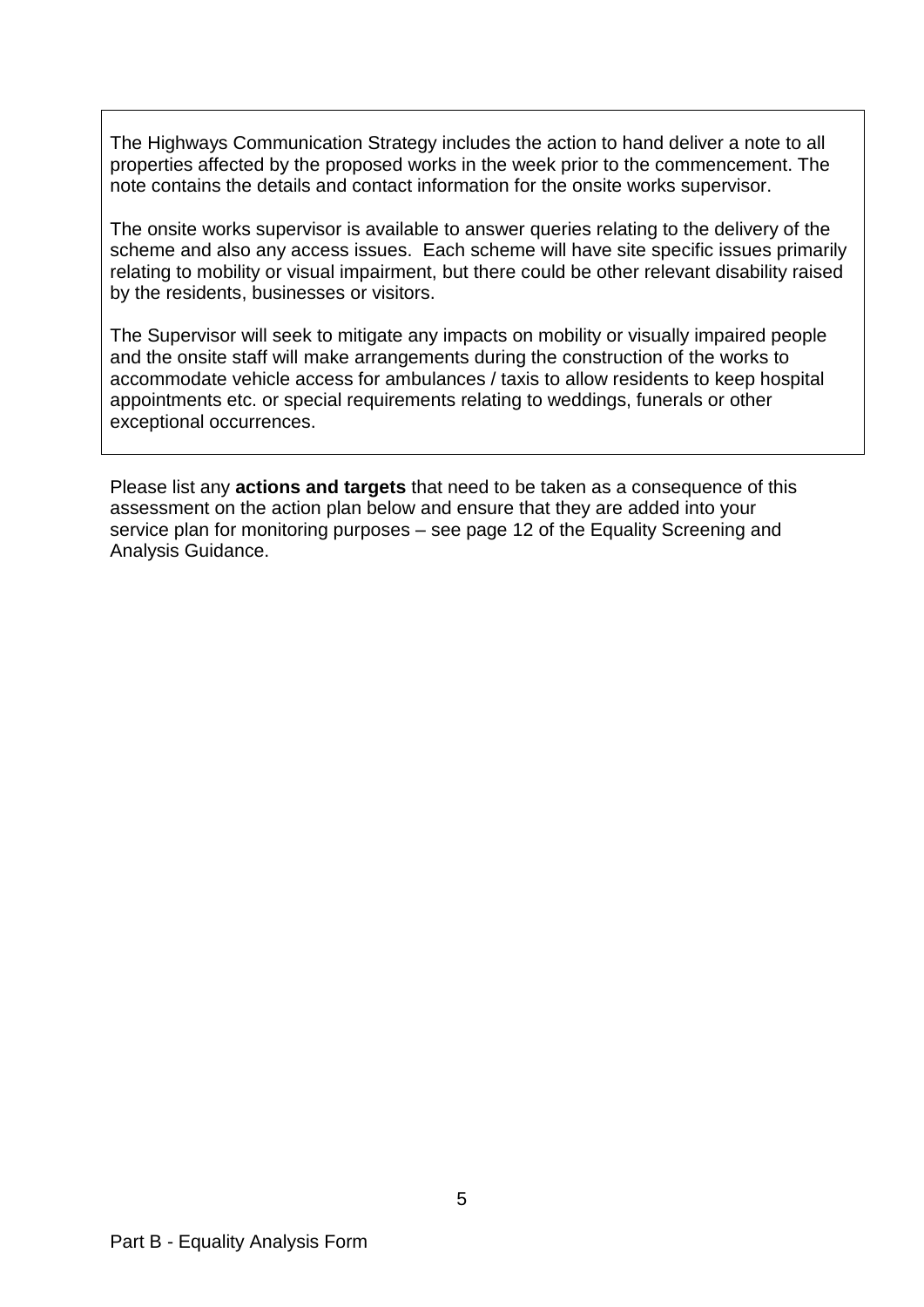## **5. Summary of findings and Equality Analysis Action Plan**

If the analysis is done at the right time, i.e. early before decisions are made, changes should be built in before the policy or change is signed off. This will remove the need for remedial actions. Where this is achieved, the only action required will be to monitor the impact of the policy/service/change on communities or groups according to their protected characteristic - See page 11 of the Equality Screening and Analysis guidance

| <b>Action/Target</b> | <b>State Protected</b><br>Characteristics as<br>listed below | <b>Target date (MM/YY)</b> |
|----------------------|--------------------------------------------------------------|----------------------------|
|                      |                                                              |                            |

**\*A = Age, D= Disability, S = Sex, GR Gender Reassignment, RE= Race/ Ethnicity, RoB= Religion or Belief, SO= Sexual Orientation, PM= Pregnancy/Maternity, CPM = Civil Partnership or Marriage. C= Carers, O= other groups**